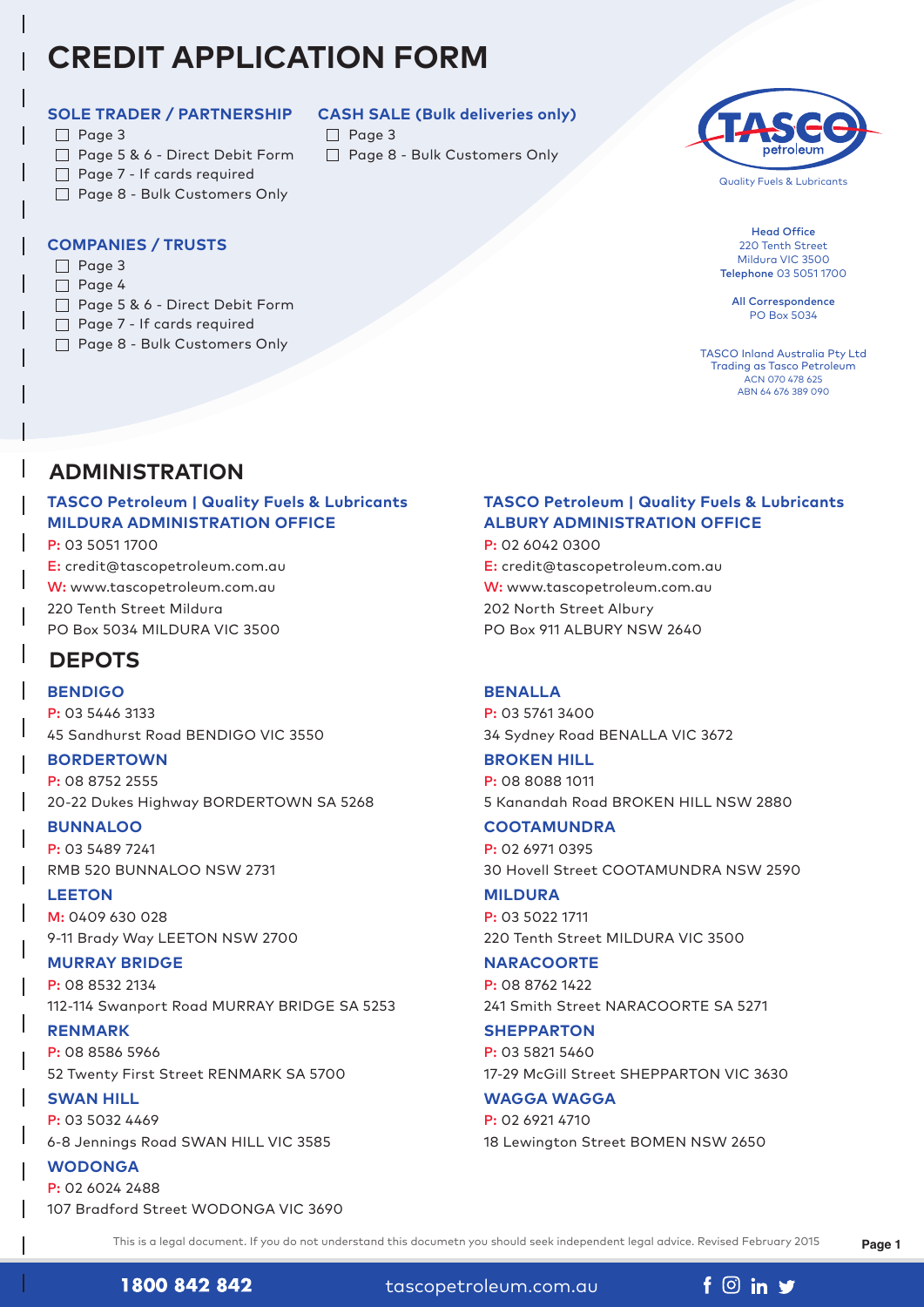# **TERMS & CONDITIONS**



#### **CONDITIONS OF SALE**

1. Unless otherwise agreed in writing the Purchaser shall take delivery of any products ordered at the Purchaser's nominated delivery address. Products left at unattended sites are at the Purchaser's risk. Any risk of loss, deterioration or damage from any cause in respect of the products passes on delivery.

2. TASCO Inland Australia Pty Ltd ATF TASCO Inland Australia Unit Trust t/as TASCO Petroleum (TASCO) will not be liable for any non-delivery unless written notification of such non-delivery is received within seven days after receipt of a statement or invoice that includes reference to non-delivered products. TASCO's liability in such a case shall be limited to replacement of the products within a reasonable time.

3. TASCO retains ownership of the products until the Purchaser has paid for them in full. Where any products are mixed or commingled with any of other products before payment, TASCO will own the resulting mixed or commingled products as if TASCO had supplied the mixed or commingled products. After delivery and while TASCO remains the owner of the products the Purchaser agrees to hold the products as bailee only.

4. Payment shall be made by the Purchaser to TASCO within 21 days of the end of the month in which the products were purchased or credit terms agreed between TASCO and the Purchaser. Overdue accounts shall incur an administration fee in an amount fixed by TASCO from time to time. TASCO reserves the right to vary the amount of the administration fees in it's discretion. The Purchaser agrees to pay any collection costs and expenses (including legal cost on a Solicitor/Client basis) that TASCO incurs in recovering or attempting to recover any amount owing. All payments shall be made without set-off, counter claim or other deduction (except any compulsory deduction for taxation).

5. The law of the State of Victoria applies to these conditions of sale.

6. TASCO reserves the right to accept in whole or part any order, or decline any order, and any order or part order not accepted is deemed cancelled.

7. Once lodged with TASCO, an order may not be cancelled, or delivery of it delayed, without prior agreement of TASCO. The Purchaser agrees to pay all costs and expenses incurred by TASCO in any way arising out of an order, prior to acceptance by TASCO of any purported cancellation or variation of any order.

8. Where any payment is overdue, TASCO may at it's option either cancel un-completed orders, or suspend delivery of any product yet to be delivered, or exercise any other rights open to it against a Purchaser for breach of contract.

### **9. PERSONAL PROPERTY SECURITIES ACT 2009 (PPSA)**

The Purchaser agrees that:

- (a) these conditions of sale are a security agreement for the purposes of the PPSA;
- (b) TASCO has a security interest in all products that it supplies to the Purchaser pursuant to these conditions of sale;
- $\overline{c}$  TASCO has a security interest in all products that it has previously supplied to the Purchaser and all after-acquired products that it supplies to the Purchaser in the future in respect of all moneys that the Purchaser owes to TASCO;
- (d) the security interest is a continuing security interest until the Purchaser has paid all moneys owing;
- (e) it irrevocably waives its right to receive a verification statement under s 157 of the PPSA;

(f) it will reimburse TASCO for all costs, expenses and other charges incurred, expended or payable by TASCO in relation to the filing of a financing statement, or a financing change statement or releasing the security interest created by these conditions of sale;

(g) it will promptly to sign any further documents or provide further information or do any other things that TASCO reasonably requires to perfect and maintain perfection of TASCO's security interest in the products, including costs and expenses relating to enforcement or attempted enforcement of the security interest in respect of these conditions of sale;

(h) it is not the owner of the products and as such if chapter 4 of the PPSA applies to these conditions of sale, TASCO and the Purchaser contract out of the enforcement provisions of s115(1);

(i) TASCO is authorised, at any reasonable time, to enter and re-take the goods sold and then re-sell the products and retain the proceeds of the sale without prejudice to its rights to claim the balance of the purchase price and interest from the Purchaser or signatory; and

 $\ddot{\textbf{i}}$  the provisions of this clause survive the termination of these conditions of sale.

10. A Purchaser has no right to return products which are not standard carrying stock of TASCO unless such products are defective. Standard products may be returned to TASCO provided that -

(a) the products are returned within 14 days of the date of supply;

- (b) the returnedproducts are undamaged;
- (c) the original invoice is provided;
- (d) notification of return is made to TASCO within 7 days of supply;
- (e) the Purchaser pays the restocking fee; and

(f) freight and other costs, including Insurance, are borne by the Purchaser.

11. Products sold by TASCO carry only such guarantees and warranties as are specified in any catalogue of TASCO or in any catalogues of suppliers of the products to TASCO. The liability of TASCO's under such guanrantee and warranties or otherwise in respect of any damage to or occasioned by the products shall not exceed the invoice value of the products. TASCO will not be liable for an consequential loss.To the extent permitted by law, all conditions and warranties as to the condition or quality or merchantability of the products or their fitness for any particular purpose, or as to their having particular attributes, and all other conditions and warranties whatsoever, whether statutory or otherwise, are excluded. Nothing in these conditions of sale shall operate to exclude, restict or modify in any manner whatsoever the rights conferred on a consumer by the Competition and Consumer Act 2010 or any other Commomwealth, State and Territorial Laws that cannot lawfully be excluded, restricted or modified. Any liablity implied for breach of any such condition or warranty shall be limited to the replacement of the product or the supply of the equivalent or payment of the cost of acquiring or replacing the product.

### **12**. **PRIVACY ACT 1988**

The Purchaser acknowledges and agrees that:

(a) TASCO may collect personal information from the Purchaser through its application for credit with TASCO for the purpose of identifying the Purchaser, suppling product to the Purchaser, and recovering payment from the Purchaser;

(b) the Purchaser may access the personal information held by TASCO and may seek correction of the personal information by contacting TASCO;

(c) TASCO may refuse the Purchasers application for credit (or for future credit) if the personal information is not collected by TASCO;

(d) TASCO may collect repayment history information on the Purchaser and may disclose the Purchaser's repayment history information to Credit Reporting Bodies in accordance with the *Privacy Act 1988* (CTH). Credit Reporting Bodies that TASCO provide information to are: National Credit Insurance Brokers (contactable via website at www.nci.com.au) and Veda Applied Intelligence (contactable via website at www.veda.com.au).

(e) TASCO will manage personal information in accordance with TASCO's Australian Privacy Principles (APP) Privacy Policy. A copy of the policy is available at the TASCO website (http://www.tascopetroleum.com.au) or by contacting TASCO.

13. These conditions shall apply to all orders for products placed by the Purchaser with TASCO to the exclusion of all other terms and conditions unless otherwise expressly agreed between the parties in writing.

14. TASCO reserves the right to vary the terms and conditions of sale at any time by giving 30 days prior notice in writing to the Purchaser of any variation.

This is a legal document. If you do not understand this document you should seek independent legal advice. Revised February 2015 Page  $2$ 

 $f \circledcirc$  in  $\blacktriangleright$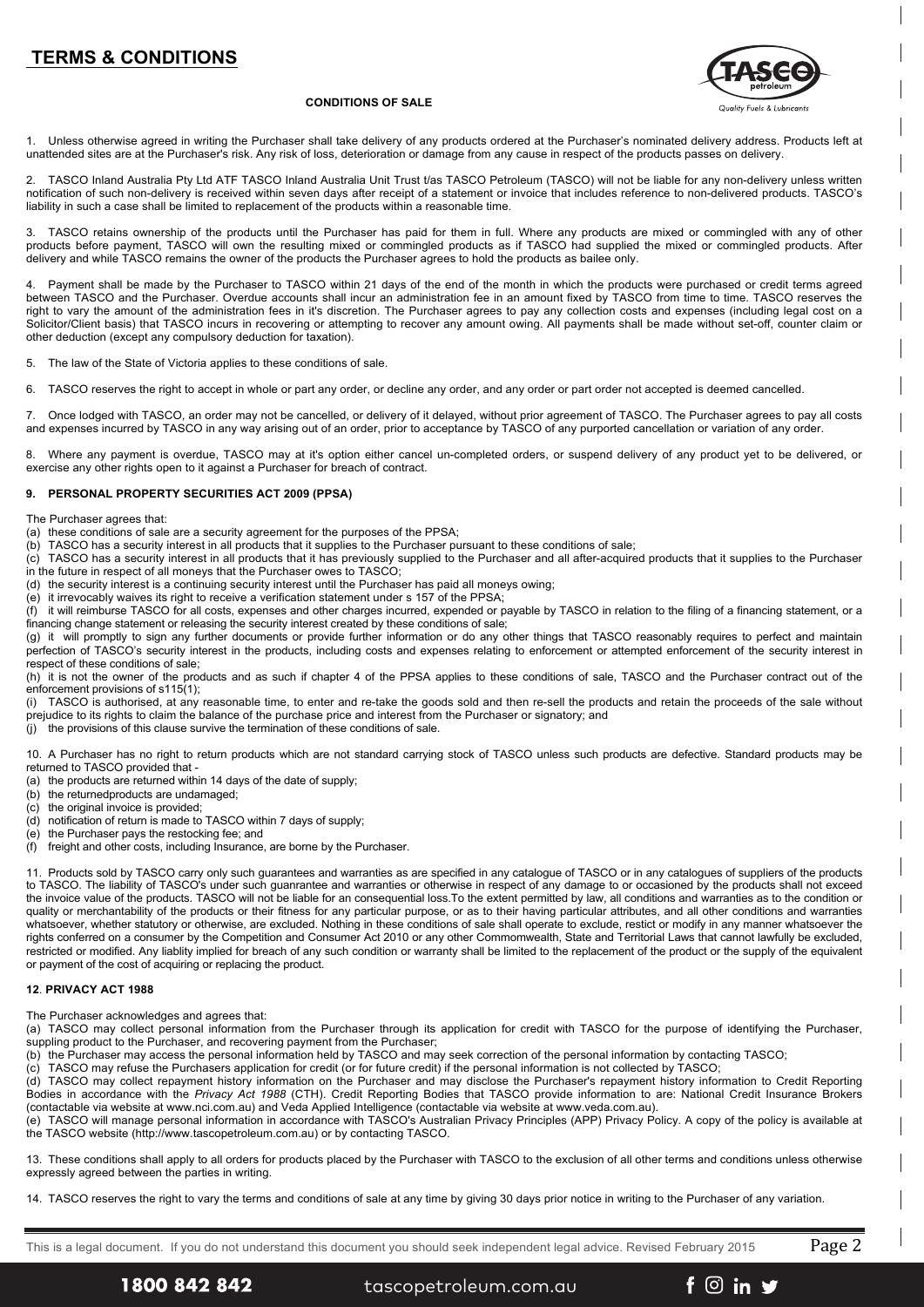| $\Box$ CONSUMER/COMMERCIAL CREDIT ACCOUNT                                                                                                                                                                                                                                                                                                                                                                                                                                                                                                                                                                                                                                                                                                                                                                                                           |    |                                                                                             |                           | $\Box$ CASH SALE ACCOUNT                                                |                         |                             |                                                               |                   |                            |  |
|-----------------------------------------------------------------------------------------------------------------------------------------------------------------------------------------------------------------------------------------------------------------------------------------------------------------------------------------------------------------------------------------------------------------------------------------------------------------------------------------------------------------------------------------------------------------------------------------------------------------------------------------------------------------------------------------------------------------------------------------------------------------------------------------------------------------------------------------------------|----|---------------------------------------------------------------------------------------------|---------------------------|-------------------------------------------------------------------------|-------------------------|-----------------------------|---------------------------------------------------------------|-------------------|----------------------------|--|
| Type of Entity: (Please Tick)<br>$\Box$ Company                                                                                                                                                                                                                                                                                                                                                                                                                                                                                                                                                                                                                                                                                                                                                                                                     |    |                                                                                             |                           | $\Box$ Individual/Partnership                                           |                         |                             | $\square$ Trust<br>Please provide a copy<br>of the Trust deed |                   | Quality Fuels & Lubricants |  |
| Company Name/Partnership,<br><b>Trust or Individual:</b>                                                                                                                                                                                                                                                                                                                                                                                                                                                                                                                                                                                                                                                                                                                                                                                            |    |                                                                                             |                           |                                                                         |                         |                             |                                                               |                   |                            |  |
| <b>Trading Name:</b>                                                                                                                                                                                                                                                                                                                                                                                                                                                                                                                                                                                                                                                                                                                                                                                                                                |    |                                                                                             |                           |                                                                         |                         |                             |                                                               |                   |                            |  |
| ABN:                                                                                                                                                                                                                                                                                                                                                                                                                                                                                                                                                                                                                                                                                                                                                                                                                                                |    |                                                                                             | ACN:                      |                                                                         |                         |                             |                                                               |                   |                            |  |
| <b>Postal Address:</b>                                                                                                                                                                                                                                                                                                                                                                                                                                                                                                                                                                                                                                                                                                                                                                                                                              |    |                                                                                             |                           |                                                                         |                         |                             |                                                               | <b>Post Code:</b> |                            |  |
| <b>Business Address:</b>                                                                                                                                                                                                                                                                                                                                                                                                                                                                                                                                                                                                                                                                                                                                                                                                                            |    |                                                                                             |                           |                                                                         |                         |                             |                                                               |                   |                            |  |
| <b>Home Address:</b>                                                                                                                                                                                                                                                                                                                                                                                                                                                                                                                                                                                                                                                                                                                                                                                                                                |    |                                                                                             |                           |                                                                         |                         |                             |                                                               |                   |                            |  |
| <b>Nominated Contact:</b>                                                                                                                                                                                                                                                                                                                                                                                                                                                                                                                                                                                                                                                                                                                                                                                                                           |    |                                                                                             |                           |                                                                         |                         |                             |                                                               |                   |                            |  |
| Telephone:                                                                                                                                                                                                                                                                                                                                                                                                                                                                                                                                                                                                                                                                                                                                                                                                                                          |    |                                                                                             | Mobile:                   |                                                                         |                         |                             |                                                               |                   |                            |  |
| Email:                                                                                                                                                                                                                                                                                                                                                                                                                                                                                                                                                                                                                                                                                                                                                                                                                                              |    |                                                                                             |                           |                                                                         |                         | <b>Email Statement:</b>     |                                                               | $\Box$ Yes        | $\Box$ No                  |  |
| <b>Customer Portal Access:</b>                                                                                                                                                                                                                                                                                                                                                                                                                                                                                                                                                                                                                                                                                                                                                                                                                      |    | $\Box$ Yes<br>$\square$ No                                                                  |                           |                                                                         |                         |                             |                                                               |                   |                            |  |
| <b>Nature of Business:</b>                                                                                                                                                                                                                                                                                                                                                                                                                                                                                                                                                                                                                                                                                                                                                                                                                          |    |                                                                                             |                           |                                                                         |                         | Length of Time in Business: |                                                               |                   | Years                      |  |
| <b>Estimated Purchases:</b>                                                                                                                                                                                                                                                                                                                                                                                                                                                                                                                                                                                                                                                                                                                                                                                                                         | \$ |                                                                                             |                           | <b>Per Month</b>                                                        | <b>Bulk Deliveries:</b> |                             | L<br>Yes                                                      | $\Box$ No         |                            |  |
| <b>Trade References:</b>                                                                                                                                                                                                                                                                                                                                                                                                                                                                                                                                                                                                                                                                                                                                                                                                                            |    |                                                                                             |                           |                                                                         |                         |                             |                                                               |                   |                            |  |
| 1                                                                                                                                                                                                                                                                                                                                                                                                                                                                                                                                                                                                                                                                                                                                                                                                                                                   |    |                                                                                             |                           |                                                                         |                         | Telephone:                  |                                                               |                   |                            |  |
| 2                                                                                                                                                                                                                                                                                                                                                                                                                                                                                                                                                                                                                                                                                                                                                                                                                                                   |    |                                                                                             |                           |                                                                         |                         |                             | Telephone:                                                    |                   |                            |  |
| 3<br>Financial Position (Companies Only): or attach Balance Sheet                                                                                                                                                                                                                                                                                                                                                                                                                                                                                                                                                                                                                                                                                                                                                                                   |    |                                                                                             |                           |                                                                         |                         | Telephone:                  |                                                               |                   |                            |  |
| <b>Current Assets:</b>                                                                                                                                                                                                                                                                                                                                                                                                                                                                                                                                                                                                                                                                                                                                                                                                                              | \$ |                                                                                             |                           | <b>Current Liabilities:</b>                                             |                         |                             | \$                                                            |                   |                            |  |
| <b>Total Assets:</b>                                                                                                                                                                                                                                                                                                                                                                                                                                                                                                                                                                                                                                                                                                                                                                                                                                | \$ |                                                                                             |                           | <b>Total Liabilities:</b>                                               |                         |                             | \$                                                            |                   |                            |  |
| Terms & Conditions Declaration & Notice of Disclosure of Your Credit Information                                                                                                                                                                                                                                                                                                                                                                                                                                                                                                                                                                                                                                                                                                                                                                    |    |                                                                                             |                           |                                                                         |                         |                             |                                                               |                   |                            |  |
| I/we declare the statements made and information contained herein to be true in every respect and agree to comply with the trading terms and conditions of TASCO a copy of<br>which has been provided to me/us (page 2 of this credit application) and undertake to advise TASCO in writing of any changes to my/our trading details.<br>I/we agree that TASCO may give to and seek from any other credit providers named in this application and any credit provider that may be named in a credit report issued by<br>a credit reporting agency information about my/our credit arrangements. I/we understand that this information can include any information about my/our credit worthiness,<br>credit standing, credit history or credit capacity that credit providers are allowed to give or receive from each other under the Privacy Act. |    |                                                                                             |                           |                                                                         |                         |                             |                                                               |                   |                            |  |
| I/we understand that TASCO reserves the right to withdraw credit facilities at any time.                                                                                                                                                                                                                                                                                                                                                                                                                                                                                                                                                                                                                                                                                                                                                            |    |                                                                                             |                           |                                                                         |                         |                             |                                                               |                   |                            |  |
| All Company Directors must sign our Guarantee & Indemnity (refer page 4)                                                                                                                                                                                                                                                                                                                                                                                                                                                                                                                                                                                                                                                                                                                                                                            |    |                                                                                             |                           |                                                                         |                         |                             |                                                               |                   |                            |  |
| Approval is conditional upon implementation or acceptance of direct debit arrangements. Please complete the Direct Debit Request Form.                                                                                                                                                                                                                                                                                                                                                                                                                                                                                                                                                                                                                                                                                                              |    |                                                                                             |                           | TO BE SIGNED BY ALL PARTNERS/INDIVIDUALS OR COMPANY AUTHORISED OFFICERS |                         |                             |                                                               |                   |                            |  |
| <b>Full Name:</b>                                                                                                                                                                                                                                                                                                                                                                                                                                                                                                                                                                                                                                                                                                                                                                                                                                   |    |                                                                                             | <b>Full Name:</b>         |                                                                         |                         |                             | <b>Full Name:</b>                                             |                   |                            |  |
| Signature:                                                                                                                                                                                                                                                                                                                                                                                                                                                                                                                                                                                                                                                                                                                                                                                                                                          |    |                                                                                             | Signature:                |                                                                         |                         |                             | Signature:                                                    |                   |                            |  |
| Date:                                                                                                                                                                                                                                                                                                                                                                                                                                                                                                                                                                                                                                                                                                                                                                                                                                               |    |                                                                                             | Date:                     |                                                                         |                         | Date:                       |                                                               |                   |                            |  |
| <b>Title/Position:</b>                                                                                                                                                                                                                                                                                                                                                                                                                                                                                                                                                                                                                                                                                                                                                                                                                              |    |                                                                                             | <b>Title/Position:</b>    |                                                                         |                         |                             | <b>Title/Position:</b>                                        |                   |                            |  |
| * Date of Birth:                                                                                                                                                                                                                                                                                                                                                                                                                                                                                                                                                                                                                                                                                                                                                                                                                                    |    |                                                                                             | * Date of Birth:          |                                                                         |                         |                             | * Date of Birth:                                              |                   |                            |  |
| * Drivers Licence :                                                                                                                                                                                                                                                                                                                                                                                                                                                                                                                                                                                                                                                                                                                                                                                                                                 |    |                                                                                             |                           | * Drivers Licence:                                                      |                         |                             | * Drivers Licence:                                            |                   |                            |  |
| Witness Name:                                                                                                                                                                                                                                                                                                                                                                                                                                                                                                                                                                                                                                                                                                                                                                                                                                       |    |                                                                                             | <b>Witness Name:</b>      |                                                                         |                         |                             | <b>Witness Name:</b>                                          |                   |                            |  |
| <b>Witness Signature:</b>                                                                                                                                                                                                                                                                                                                                                                                                                                                                                                                                                                                                                                                                                                                                                                                                                           |    | * Date of Birth & Drivers Licence must be provided for all individual/ partnership accounts | <b>Witness Signature:</b> |                                                                         |                         |                             | <b>Witness Signature:</b>                                     |                   |                            |  |

 $\overline{\phantom{a}}$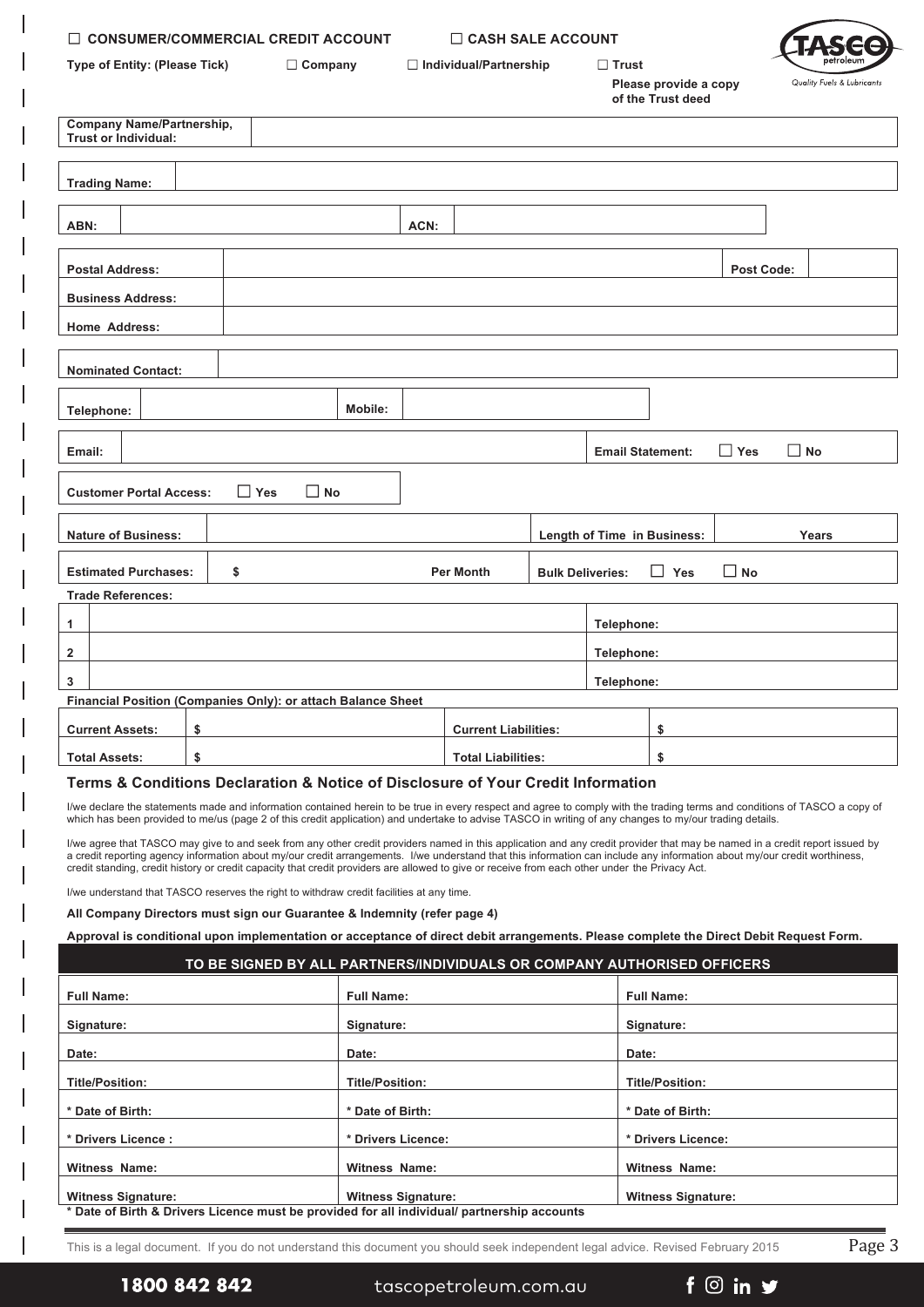### **GUARANTEE & INDEMNITY (TO BE COMPLETED BY COMPANIES ONLY)**

### **ALL DIRECTORS MUST SIGN GUARANTEE & IDEMNITY**



**COMPANY NAME........................................................................................DATE INCORPORATED..................................**

Note that the Applicant is to immediately advise TASCO of any change in the Companies Directors

**To: TASCO Inland Australia Pty Ltd ATF TASCO Inland Australia Unit Trust trading as TASCO Petroleum(TASCO)'. Registered Office:220 Tenth Street, Mildura Victoria 3500**

We/l, the guarantor(s) whose name and address are set out below (the Guarantor) unconditionally and irrevocably guarantee the due and punctual payment of the Guaranteed<br>Money. The Guarantor enters into this Deed for valuab **Money. The Guarantor enters into this Deed for valuable consideration that includes TASCO entering into the credit agreement at the request of the Guarantor. If any Guaranteed Money is not owing by or recoverable from the Company for any reason the Guarantor shall indemnify TASCO against any loss. The amount of that loss will equal the amount TASCO would otherwise have been entitled to recover.**

Neither this Deed nor the obligations of the Guarantor under it will be affected by anything which but for this provision might operate to release, prejudicially affect or<br>discharge them or in any way relieve the Guarantor **independent obligation.**

**(a) is a continuing guarantee and indemnity;**

**This Deed: (b) will not be taken to be wholly or partially discharged by the payment or any money and the related obligations of the Company at any time or by any settlement of** 

**account or other matter or thing; and (c) remains in full force until the Guaranteed Money and the related obligations have been fully performed by the Company and the Guarantor has completely performed its obligations under this document.**

This Deed covers the Guaranteed Money and related obligations of the Company as varied from time to time including as a result of any amendment to, or waiver under the **credit agreement and whether or not with the consent or notice to the Guarantor. This does not limit any other provision.**

The Guarantor(s) grant a security interest in all present and after-acquired personal property. This security interest is a continuing security interest and secures the payment<br>and performance of the Guaranteed Obligation

**A judgment obtained against the Company will be conclusive against the Guarantor.**

**If TASCO is required by law to disgorge any payment received by it under the credit agreement or this Deed under any statutory provisions then the parties shall be restored to the rights which each would have had if the payment had not been made. The Guarantor shall indemnify the Lender against any resulting loss, cost or expense. This provision continues after this Deed is discharged.**

**Until the Guaranteed Money has been irrevocably paid and discharged in full the Guarantor is not entitled to and shall not, except as directed by TASCO:**

**(a) be subrogated to TASCO** or claim the benefit of any security interest or guarantee held by TASCO at any time;<br>
(b) either directly or indirectly prove in, claim or receive the benefit of, any distribution, dividend (b) either directly or indirectly prove in, claim or receive the benefit of, any distribution, dividend or payment arising out of or relating to the liquidation of the<br>Company without the consent of TASCO; or

- 
- **(c) have or claim any right of contribution or indemnity from the Company or any security provider.**

**In this Deed, the Company means the company that has made application for a consumer/commercial credit account with TASCO, a copy of said application which is attached hereto. Guaranteed Money means all money which the Company (whether alone or not) is or at any time may become actually or contingently liable to pay to or for the account of TASCO (whether alone or not) for any reason whatever under or in connection with the credit agreement. It includes money by way of principal, interest, fees,**  costs, indemnity, charges, duties or expenses or payment of liquidated or unliquidated damages under or in connection with the credit agreement, or as a result of a breach<br>of or default under or in connection with the cred **reason.**

**The Guarantor shall make all payments without set-off, counter claim or other deduction (except any compulsory deduction for taxation).**

**Any certificate by TASCO or an authorised officer of TASCO stating the amount of the Guaranteed Money, or an amount owing under this Deed, at a date mentioned in the certificate is conclusive. It binds the Guarantor in the absence of manifest error.**

This Deed binds any person who signs this Deed even if for any reason a person who is intended to be a Guarantor fails to sign it. The obligations of the Guarantor under this Deed bind its successors and permitted substitutes or assigns. If there is more than one Guarantor those obligations bind them jointly and severally. The provisions of<br>this Deed survive termination of the credit agre

**TASCO may assign the benefit of this Deed without the consent of the the Company or Guarantor.**

**PRIVACY ACT 1988 I agree that TASCO may give to and seek from any other credit providers named in this application and any credit provider that may be named in a credit report issued by a credit reporting agency information about my/our credit arrangements. I understand that this information can include any information about my/our credit worthiness, credit standing, credit history or credit capacity that credit providers are allowed to give or receive from each other under the Privacy Act.**

| <b>DIRECTORS FULL NAME (print)</b> | <b>DIRECTORS FULL NAME (print)</b> |
|------------------------------------|------------------------------------|
|                                    |                                    |
|                                    |                                    |
|                                    |                                    |
|                                    |                                    |
|                                    |                                    |
|                                    |                                    |
| <b>DIRECTORS FULL NAME (print)</b> | <b>DIRECTORS FULL NAME (print)</b> |
|                                    |                                    |
|                                    |                                    |
|                                    |                                    |
|                                    |                                    |
|                                    |                                    |
|                                    |                                    |
|                                    |                                    |

This is a legal document. If you do not understand this document you should seek independent legal advice. Revised February 2015 Page  $4$ 

# 1800 842 842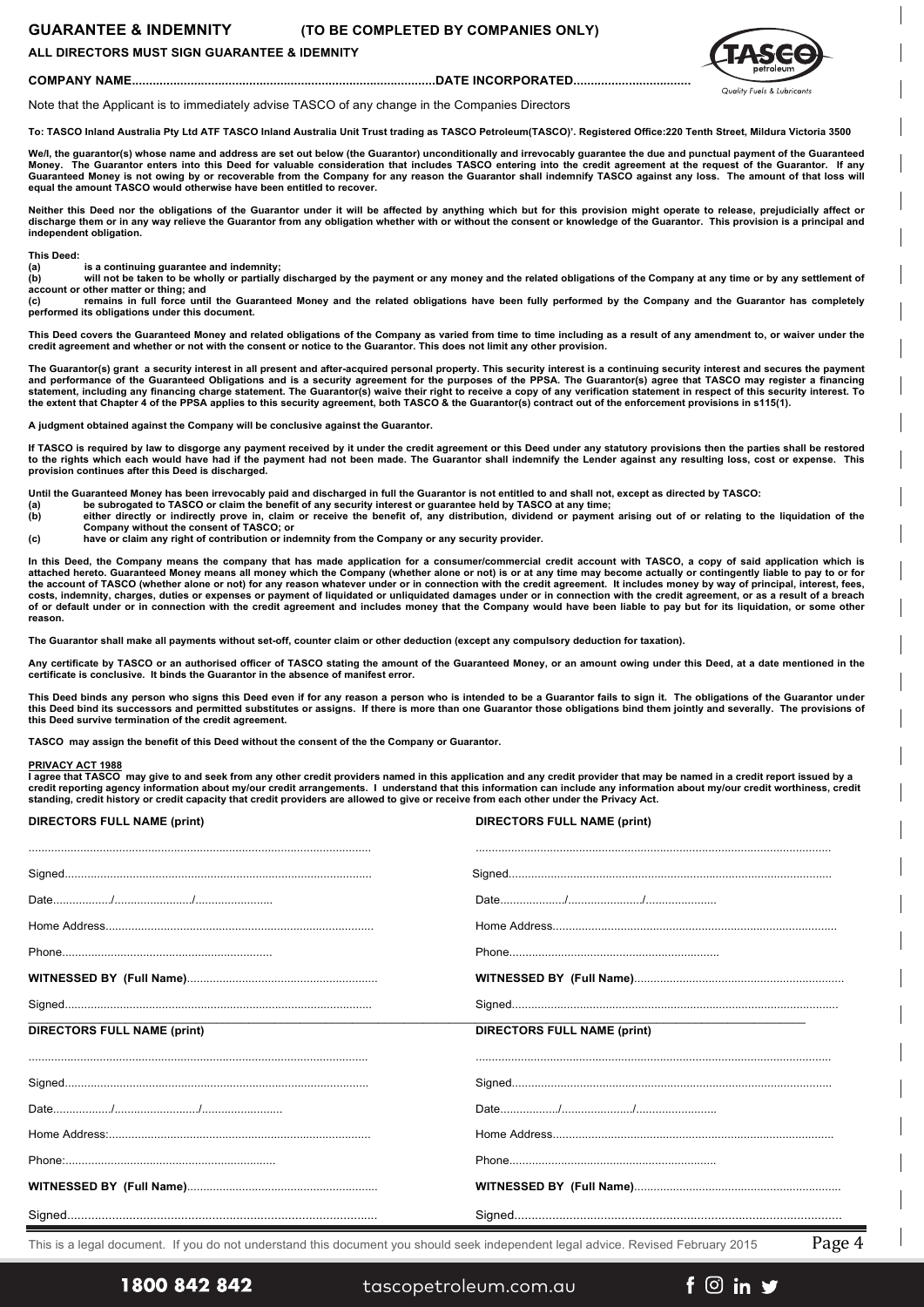# **DIRECT DEBIT R**

| DIRECT DEBIT Request Form                                                                                                                                                                                                                            |                                                                                                                                                                                                                                 |  |                                                                                                                                                        |
|------------------------------------------------------------------------------------------------------------------------------------------------------------------------------------------------------------------------------------------------------|---------------------------------------------------------------------------------------------------------------------------------------------------------------------------------------------------------------------------------|--|--------------------------------------------------------------------------------------------------------------------------------------------------------|
| Request for Debiting Amounts to Accounts by Direct Debit Request.                                                                                                                                                                                    |                                                                                                                                                                                                                                 |  |                                                                                                                                                        |
|                                                                                                                                                                                                                                                      |                                                                                                                                                                                                                                 |  | Quality Fuels & Lubricants                                                                                                                             |
|                                                                                                                                                                                                                                                      |                                                                                                                                                                                                                                 |  | <b>TASCO Inland Australia Pty Ltd ATF</b><br><b>TASCO Inland Australia Unit Trust</b>                                                                  |
| Name of Purchaser(s) giving Direct Debit Request                                                                                                                                                                                                     |                                                                                                                                                                                                                                 |  | t/as TASCO Petroleum<br>ACN 070 478 625 ABN 64 676 389 090                                                                                             |
|                                                                                                                                                                                                                                                      |                                                                                                                                                                                                                                 |  |                                                                                                                                                        |
| Authorise and request You TASCO Inland Australia Pty Ltd ATF TASCO Inland Australia Unit Trust t/as TASCO Petroleum -<br>APCA User ID Number 064124                                                                                                  |                                                                                                                                                                                                                                 |  |                                                                                                                                                        |
| ⊔<br>Agreement overleaf.                                                                                                                                                                                                                             | To arrange for funds to be debited from my/our account at the financial institution identified below and as prescribed below through the Bulk                                                                                   |  | Electronic Clearing System (BECS). This authorisation is to remain in force in accordance with the terms described in the Direct Debit Request Service |
| <b>OR</b>                                                                                                                                                                                                                                            |                                                                                                                                                                                                                                 |  |                                                                                                                                                        |
| ⊔<br>To arrange for funds to be debited from my/our Credit Card                                                                                                                                                                                      |                                                                                                                                                                                                                                 |  |                                                                                                                                                        |
| I / We authorise the following:                                                                                                                                                                                                                      |                                                                                                                                                                                                                                 |  |                                                                                                                                                        |
| 1.<br>2.                                                                                                                                                                                                                                             | The Debit User to verify the details of the abovementioned account with my/our Financial Institution.<br>The Financial Institution to release information allowing the Debit User to verify the abovementioned account details. |  |                                                                                                                                                        |
|                                                                                                                                                                                                                                                      |                                                                                                                                                                                                                                 |  |                                                                                                                                                        |
|                                                                                                                                                                                                                                                      |                                                                                                                                                                                                                                 |  |                                                                                                                                                        |
| <b>BANK ACCOUNT DETAILS</b>                                                                                                                                                                                                                          |                                                                                                                                                                                                                                 |  |                                                                                                                                                        |
|                                                                                                                                                                                                                                                      |                                                                                                                                                                                                                                 |  |                                                                                                                                                        |
|                                                                                                                                                                                                                                                      |                                                                                                                                                                                                                                 |  |                                                                                                                                                        |
|                                                                                                                                                                                                                                                      |                                                                                                                                                                                                                                 |  |                                                                                                                                                        |
|                                                                                                                                                                                                                                                      |                                                                                                                                                                                                                                 |  |                                                                                                                                                        |
| BSB Numbers __ _ _ / _ _ _ _ Account Number _ _ _ _ _ _ _ _ _ _ _ _ _ _ _                                                                                                                                                                            |                                                                                                                                                                                                                                 |  |                                                                                                                                                        |
| <b>OR</b>                                                                                                                                                                                                                                            |                                                                                                                                                                                                                                 |  |                                                                                                                                                        |
| <b>CREDIT CARD DETAILS</b>                                                                                                                                                                                                                           |                                                                                                                                                                                                                                 |  |                                                                                                                                                        |
|                                                                                                                                                                                                                                                      |                                                                                                                                                                                                                                 |  |                                                                                                                                                        |
|                                                                                                                                                                                                                                                      |                                                                                                                                                                                                                                 |  |                                                                                                                                                        |
| Direct Debit by Credit Card will be debited on the 12 <sup>th</sup> of each month. Fees will apply. Fees may vary from time to time. For<br>current merchant rates applicable, please refer to our TASCO Petroleum website www.tascopetroleum.com.au |                                                                                                                                                                                                                                 |  |                                                                                                                                                        |
| ⊔                                                                                                                                                                                                                                                    | I/We request that you debit my/our account and/or Credit Card in accordance with our Agreement                                                                                                                                  |  |                                                                                                                                                        |
| Or<br>ப<br>following conditions:                                                                                                                                                                                                                     |                                                                                                                                                                                                                                 |  | I/We request that you debit my/our account and/or Credit Card in accordance with our Agreement and subject to one or more of the                       |

**Frequency of Debit** ………….…..………………… **First Payment Date** ………….…..………………… **Final Payment** ………….…..…………………

### **PLEASE MAKE SURE TO ALSO SIGN THE DIRECT DEBIT SERVICE AGREEMENT ON THE REVERSE SIDE OF THIS FORM**

This is a legal document. If you do not understand this document you should seek independent legal advice. Revised February 2015 Page 5

1800 842 842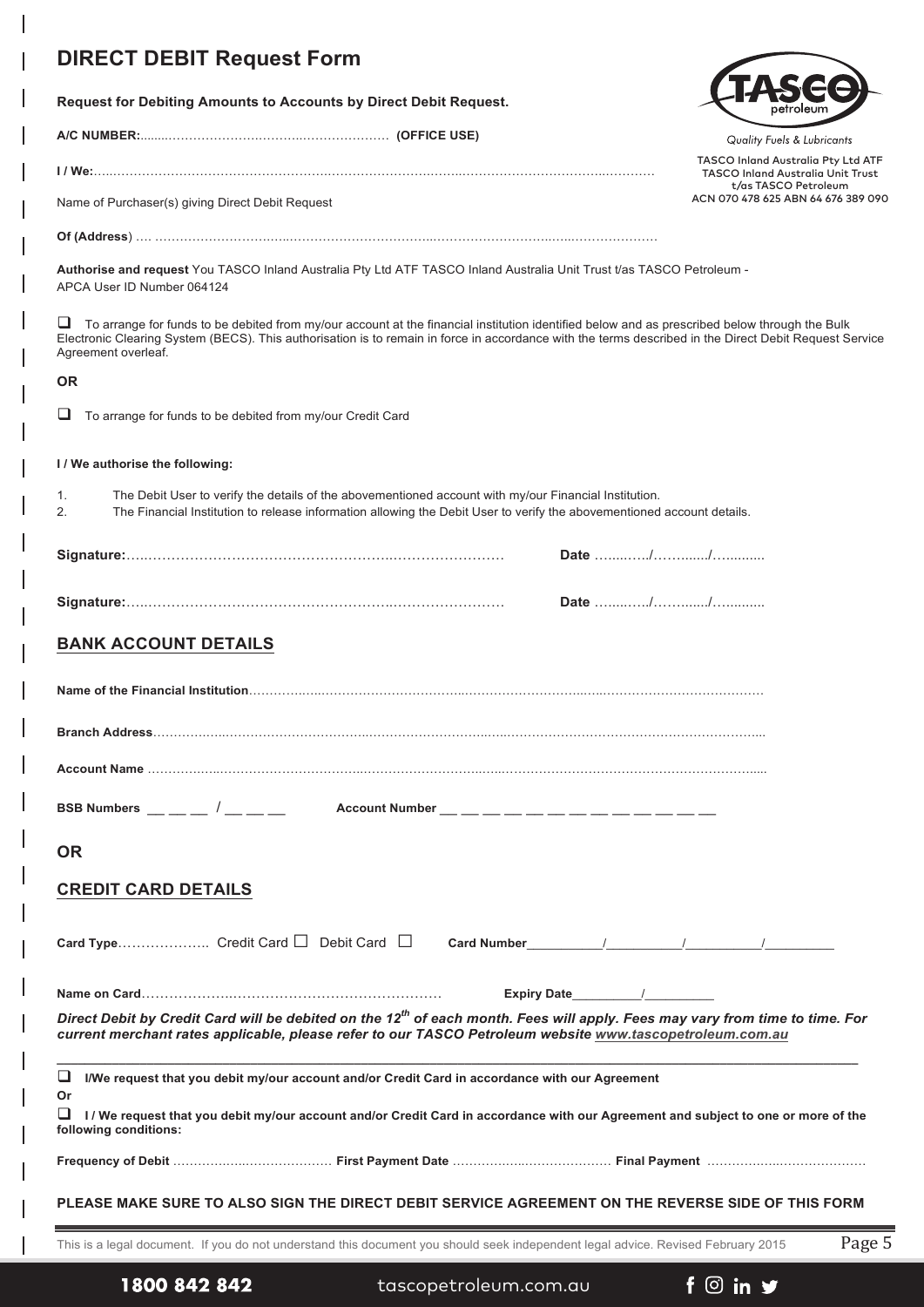# **DIRECT DEBIT REQUEST SERVICE AGREEMENT – PURCHASER VERSION**

This agreement made the \_\_\_\_\_\_day of \_\_\_\_\_\_\_between TASCO Inland Australia Pty Ltd ATF TASCO Inland Australia Unit Trust t/as TASCO Petroleum (TASCO) (ABN 64 676 389 090) the registered office of which is

situated at 220 Tenth Street, Mildura in the State of Victoria and **Assemblic Control in the Purchaser:** as the Purchaser:

A. TASCO supplies or intends to supply the Purchaser with petroleum products pursuant to the terms and conditions below.

B. The parties agree and acknowledge that it is imperative for proper and efficient operation of the business of TASCO and also the business of the Purchaser that there be timely delivery of petroleum products by TASCO to the Purchaser, and timely payment by the Purchaser to TASCO for the said petroleum products.

C. In order to effect the most timely payment of monies owing from time to time by the Purchaser to TASCO, the parties have agreed to the adoption of the Direct Debit Scheme ("the Scheme") administered by the Australian Payments Clearing Associated Limited (ABN 12 055 136 519) (APCA).

D. The parties acknowledge that the Scheme will be used to allow TASCO to debit the Purchaser's Financial Institution account under the Scheme for all monies payable to TASCO by the Purchaser on any account whatsoever but including:

a. cash sales amounts owed by the Purchaser to TASCO under the Agreement;

b. monthly debtors' account payments.

**THE PARTIES HAVE AGREED AS FOLLOWS:**

The Purchaser warrants and undertakes that it will at all times ensure that cleared funds are available to enable full and immediate payment under the Scheme.

1.1 If you wish to notify TASCO in writing about anything relating to this agreement, you should write to: The Finance Manager, TASCO Petroleum, PO BOX 5034, MILDURA, VIC 3502.

1.2 TASCO may send notices either electronically to the Purchasers email address or by ordinary post to the address as provided to TASCO by the Purchaser.

1.3 Any notice will be deemed to have been received on the third banking day after emailing or posting.

2. The Purchaser agrees and acknowledges that any breach of this agreement shall be deemed a breach of the Agreement and that, apart from any other rights or remedies of which TASCO may seek to avail itself under the Agreement, TASCO shall have the right to withhold the supply of any further petroleum products until any breach of the Direct Debit Request Service Agreement has been remedied and TASCO has been paid or reimbursed any fees or charges incurred by TASCO of any nature whatsoever, including legal costs, arising directly or indirectly out of any breach by the Purchaser of the Direct Debit Request Service Agreement.

3. In the event that for any reason at any time TASCO is unable to obtain immediate payment under the Scheme from the Purchaser of any monies sought by TASCO to be paid under the Scheme, the Purchaser agrees to pay an administration fee with respect to any account outstanding outside TASCO's terms of payment as set by TASCO from time to time however the administration fee shall not exceed 1.5% per month of the outstanding balance.

4. In relation to any amount claimed or to be claimed by TASCO from the Purchaser under the Scheme, TASCO will furnish billing advice to the Purchaser in the following manner; by way of a GST (Products and Services Tax) complying Tax Invoice.

5. The parties agree that this Scheme shall remain in operation as the mode of payment of all monies by the Purchaser to TASCO (unless TASCO agrees in writing to any variation of this provision) for as long as the Agreement remains in operation between the parties or any assignee or assignees of them or either of them and the Purchaser agrees and undertakes that it will not do anything, or omit to do anything, which would prejudice the ongoing operation of the Scheme as the mode of payment of all monies by the Purchaser to TASCO during the currency of the Agreement.

6. TASCO agrees to provide not less than 14 days notice to the Purchaser if it proposes to make any variation in the Direct Debit arrangements.

7. The Purchaser agrees to give TASCO not less than 7 days notice to request deferment, cancellation, alteration or the stopping of a Direct Debit drawing. Notice must be provided in writing to: The Credit Officer, TASCO Petroleum, PO Box 5034 Mildura VIC 3502 FAX: 03 50 237439 (Mildura Office) or PO Box 911 Albury NSW 2640 FAX: 02 60 231340 (Albury Office).

8. In the event that the Purchaser for any reason disputes the entitlement of TASCO to have direct debited a sum from its Financial Institution's account pursuant to the Scheme, it will detail its complaint, and the reasons therefore, in writing to TASCO who agrees that it will use its best endeavours, in good faith, to resolve the complaint promptly. If the Purchaser is dissatisfied with the response provided by TASCO, then the Purchaser can direct its claim to its Financial Institution who will respond to the complaint.

9. The Purchaser acknowledges that direct debiting through BECS is not available on all accounts, or with all Financial Institutions. The Purchaser acknowledges that it has been advised to check account details against a recent statement from the Financial Institution with whom it currently deals, for the purposes of this Agreement. If the Purchaser is uncertain as to whether its Financial Institution is a participant in the Scheme, it has been advised to check with the Financial Institution or proposed Financial Institution before completing any Direct Debit Request form for the benefit of TASCO.

10. In the event that any payment required to be made under this Agreement is due on a day that is not a business day, then the day for payment of that drawing shall instead be the succeeding business day.

11. In the event that the Purchaser is uncertain as to when a debit will be processed by its Financial Institution and paid to TASCO's account, it should make all necessary enquiries beforehand direct to TASCO.

12. The Purchaser acknowledges that in the event that its Financial Institution returns or dishonours a drawing made under the Scheme, TASCO will contact the Purchaser by telephone to make separate arrangements to redraw the amount and any related Financial Institution fees from the Purchaser's Financial Institution account.

13. TASCO agrees that all Purchaser information, records and account details held by them will be kept confidential except for information provided to its Financial Institution to initiate drawings under the Scheme to its nominated Financial Institution account. The Financial Institution may also require such information to be provided in the event of a claim or in relation to an alleged incorrect or wrongful debit.

|  |  |  |  |  |  | Signed for and on behalf of |  |
|--|--|--|--|--|--|-----------------------------|--|
|  |  |  |  |  |  |                             |  |

| TASCO Inland Australia Pty Ltd ATF<br>TASCO Inland Australia Unit Trust t/as TASCO Petroleum<br>by its duly Authorised Agent: | <b>Signed by the Purchaser:</b> |
|-------------------------------------------------------------------------------------------------------------------------------|---------------------------------|
|                                                                                                                               |                                 |
| Name                                                                                                                          |                                 |

This is a legal document. If you do not understand this document you should seek independent legal advice. Revised February 2015  $Page\,6$ 

 $f \circledcirc$  in  $\blacktriangleright$ 

# 1800 842 842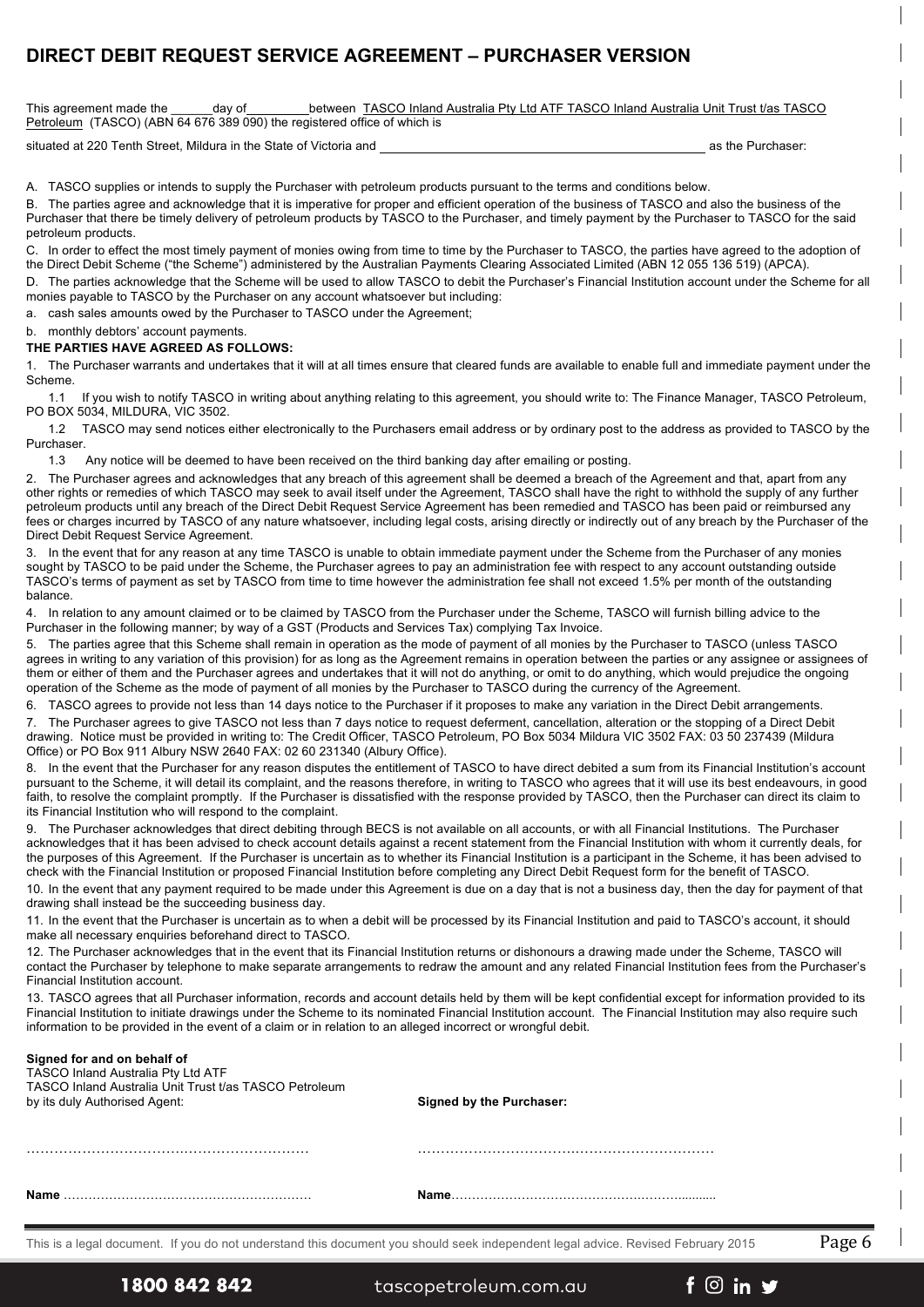# **Card APPLICATION FORM**

**Purchasers who have a current account or are making an application for an account with TASCO Inland Australia Pty Ltd ATF TASCO Inland Australia Unit Trust t/as TASCO Petroleum** (**TASCO) may only complete this form**.



### **Details of Card(s) required**

You may have the card(s) issued by vehicle registration **or** individualised by the Card Holders Name. For security, cards will be issued with a PIN number. Cards not used within a 13 month period are deemed inactive and will be cancelled. Please fill in below the Vehicle Registration **or** Card Holders name that you wish to appear on your card(s)

### **If applying for more than 6 cards, please attach schedule on a separate sheet.**

| Vehicle Registration or Card Holders Name |                       |                                                                                         |        |                     |          |  |  |  |  |
|-------------------------------------------|-----------------------|-----------------------------------------------------------------------------------------|--------|---------------------|----------|--|--|--|--|
| Registration/Name                         | Monthly<br>Card Limit | Fuel / Lubes<br>Card Security (PIN's are<br>Only<br>required on all<br>TASCOplus cards) |        | <b>All Products</b> | Odometer |  |  |  |  |
| 1.                                        | \$                    | <b>PIN</b>                                                                              | Yes/No | Yes/No              | Yes/No   |  |  |  |  |
| 2.                                        | \$                    | <b>PIN</b>                                                                              | Yes/No | Yes/No              | Yes/No   |  |  |  |  |
| 3.                                        | \$                    | <b>PIN</b>                                                                              | Yes/No | Yes/No              | Yes/No   |  |  |  |  |
| 4.                                        | \$                    | <b>PIN</b>                                                                              | Yes/No | Yes/No              | Yes/No   |  |  |  |  |
| 5.                                        | \$                    | <b>PIN</b>                                                                              | Yes/No | Yes/No              | Yes/No   |  |  |  |  |
| 6.                                        | \$                    | <b>PIN</b>                                                                              | Yes/No | Yes/No              | Yes/No   |  |  |  |  |

### **CONDITIONS OF CREDIT FOR TASCO CARD ACCOUNTHOLDERS**

#### **TERMS OF PAYMENT**

§ Payment shall be made to TASCO within 21 days of the end of the month in which the products were purchased or credit terms agreed between TASCO and the Accountholder. Overdue accounts shall incur an administration fee in an amount fixed by TASCO from time to time. TASCO reserves the right to vary the amounts of the administration fees in it's discretion. The Purchaser agrees to pay any collection costs and expenses (including legal cost on a Solicitor/Client basis) that TASCO incurs in recovering or attempting to recover any amount owing. All payments shall be made without set-off, counter claim or other deductions (except any compulsory deductions for taxation).

#### **CARD CHARGES/FEES**

- TASCO notes that it is charged a number of fees by it's fuel supplier and incurs associated finance costs which enable it to provide the card service which is now being offered to the Accountholder**. For all purchases made outside of the schedule of nominated TASCO sites we reserve the right to charge a merchant fee of 2 cents per litre (plus GST) and any other fees we may wish to charge from time to time for the administration of the card service itself**.
- In the case of Accountholders who purchase from any of the sites on our "Schedule of Nominated Sites" that appear and may be updated on our web-
- page, www.tascopetroleum.com.au (then follow the 'Location Guide' link) from time to time, we will waiver these fees.
- TASCO reserves the right to vary the charges and any application of these fees from time to time, without further notice.

### **CONDITIONS OF SALE**

The Accountholder acknowledges that these specific Conditions of Sale, together with the General Terms and Conditions of TASCO Credit Contracts, shall apply to all purchases.

#### **AUTHORISED USER**

- The Accountholder to which the Card is issued is liable to TASCO for all purchases made on the Card, including, without limitation where in respect of a Card a transaction is processed in circumstances where the Authorised User is not the person presenting the Card. The Accountholder shall ensure that the Authorised User (s) complies with TASCO's terms and conditions.
- The Accountholder shall ensure to keep all Cards secure and only accessed by Authorised Users.

#### **CANCELLATION OF CARDS**

- TASCO may either suspend, cancel or terminate any or all of the Cards for any reason at any time without notice any without liability, including without limitation for breach by the Accountholder of TASCO's Terms and Conditions, or for non use of a Card.
- § On cancellation of all the Accountholders Cards the debt balance of the Accountholder becomes immediately due and payable to TASCO.

#### **DAMAGED, LOST, STOLEN OR DESTROYED CARDS**

- TASCO requires notice of any damaged, lost, stolen or destroyed card, so that it might properly and promptly replace or cancel for security purposes such cards.
- The Accountholder will be responsible for all purchases made on such cards up until the point of notice and TASCO has confirmed to the Accountholder that such card(s) have been cancelled.

### **NEW, ADDITIONAL OR REPLACEMENT CARDS**

Please advise immediately if you require any new, additional or replacement cards.

### **ALL CARDS REMAIN THE PROPERTY OF TASCO**

### **Accountholders Signature:**…..……………………………………………..………………… **Date** ….....…../……......./…..........

This is a legal document. If you do not understand this document you should seek independent legal advice. Revised February 2015 Page 7

1800 842 842